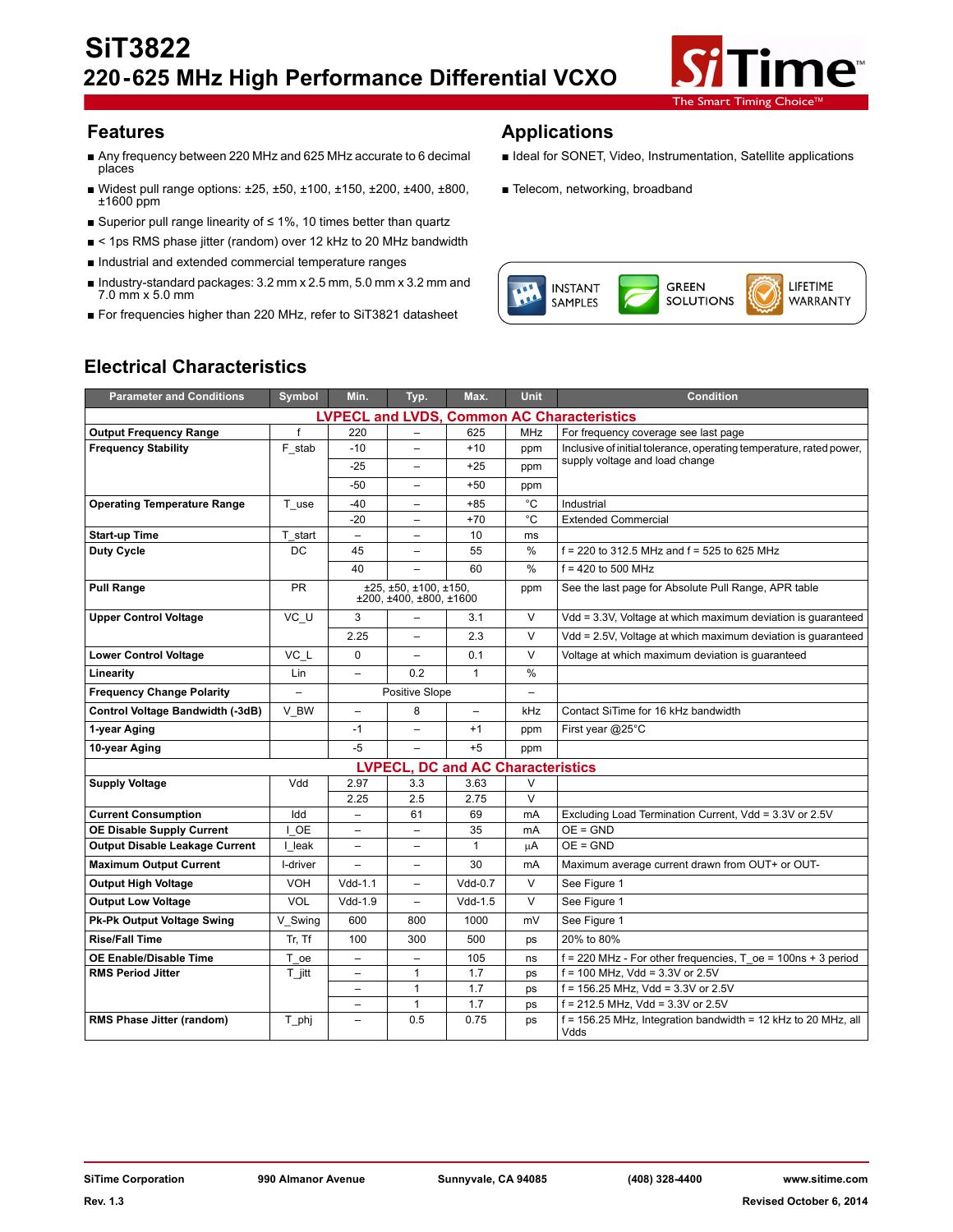

# **Electrical Characteristics**

| <b>Parameter and Conditions</b>         | <b>Symbol</b> | Min.  | Typ.            | Max.  | <b>Unit</b> | <b>Condition</b>                                                      |  |
|-----------------------------------------|---------------|-------|-----------------|-------|-------------|-----------------------------------------------------------------------|--|
| <b>LVDS, DC, and AC Characteristics</b> |               |       |                 |       |             |                                                                       |  |
| <b>Supply Voltage</b>                   | Vdd           | 2.97  | 3.3             | 3.63  |             |                                                                       |  |
|                                         |               | 2.25  | 2.5             | 2.75  | V           |                                                                       |  |
| <b>Current Consumption</b>              | Idd           | -     | 47              | 55    | mA          | Excluding Load Termination Current, Vdd = 3.3V or 2.5V                |  |
| <b>OE Disable Current</b>               | I OE          | -     | $\qquad \qquad$ | 35    | mA          | $OE = Vdd$                                                            |  |
| <b>Output Disable Leakage Current</b>   | leak          |       |                 | 1     | μA          | $OE = Vdd$                                                            |  |
| <b>Differential Output Voltage</b>      | <b>VOD</b>    | 200   | 350             | 500   | mV          | See Figure 4                                                          |  |
| <b>VOD Magnitude Change</b>             | $\Delta$ VOD  | -     | $\qquad \qquad$ | 50    | mV          | See Figure 4                                                          |  |
| <b>Offset Voltage</b>                   | <b>VOS</b>    | 1.125 | 1.2             | 1.375 | V           | See Figure 4                                                          |  |
| VOS Magnitude Change                    | $\Delta$ VOS  | -     | -               | 50    | mV          | See Figure 4                                                          |  |
| <b>Rise/Fall Time</b>                   | Tr, Tf        | 360   | 495             | 380   | ps          | 20% to 80%                                                            |  |
| <b>OE Enable/Disable Time</b>           | T oe          | -     |                 | 105   | ns          | $f = 220$ MHz - For other frequencies, T $oe = 100$ ns + 3 period     |  |
| <b>RMS Period Jitter</b>                | T jitt        | -     | 1.2             | 1.7   | ps          | f = 100 MHz, Vdd = 3.3V or 2.5V                                       |  |
|                                         |               | -     | 1.2             | 1.7   | ps          | f = 156.25 MHz, Vdd = 3.3V or 2.5V                                    |  |
|                                         |               | -     | 1.2             | 1.7   | ps          | $f = 212.5$ MHz, Vdd = 3.3V or 2.5V                                   |  |
| <b>RMS Phase Jitter (random)</b>        | T phj         | -     | 0.5             | 0.75  | ps          | f = 156.25 MHz, Integration bandwidth = 12 kHz to 20 MHz, all<br>Vdds |  |

## **Pin Description**

| Pin | <b>Map</b> |        | <b>Functionality</b>                                                                                   |                                                             |
|-----|------------|--------|--------------------------------------------------------------------------------------------------------|-------------------------------------------------------------|
|     | VIN        | Input  | Control Voltage                                                                                        | <b>Top View</b>                                             |
|     | NC.        | Input  | No Connect (only for 3225 package)                                                                     |                                                             |
| 2   | 0E         | Input  | H or Open: specified frequency output<br>L: output is high impedance (only for 7050 and 5032 packages) | $\begin{bmatrix} 6 \\ 2 \end{bmatrix}$ VDD<br>$VIN$ 1       |
| 3   | <b>GND</b> | Power  | <b>VDD Power Supply Ground</b>                                                                         | $\frac{1}{3}$ OUT-<br>$NC/OE$ $2$                           |
| 4   | $OUT+$     | Output | Oscillator Output                                                                                      |                                                             |
| 5   | OUT-       | Output | <b>Complementary Oscillator Output</b>                                                                 | $GND$ : $3$<br>$\begin{bmatrix} 4 \\ -1 \end{bmatrix}$ OUT+ |
| 6   | <b>VDD</b> | Power  | Power Supply Voltage                                                                                   |                                                             |

## **Absolute Maximum**

Attempted operation outside the absolute maximum ratings may cause permanent damage to the part. Actual performance of the IC is only guaranteed within the operational specifications, not at absolute maximum ratings.

| <b>Parameter</b>                                                     | Min.      | Max. | Unit.   |
|----------------------------------------------------------------------|-----------|------|---------|
| <b>Storage Temperature</b>                                           | $-65$     | 150  | $\circ$ |
| <b>VDD</b>                                                           | $-0.5$    |      |         |
| Electrostatic Discharge                                              |           | 2000 |         |
| Soldering Temperature (follow standard Pb free soldering guidelines) |           | 260  | $\circ$ |
| Program Retention over -40 to 125°C, Process, VDD (0 to 3.65V)       | $1.000 +$ |      | years   |

## **Thermal Consideration**

| Package     | <sup>1</sup> θJA, 4 Layer Board<br>$(^{\circ}C/W)$ | $\theta$ JC, Bottom<br>$(^{\circ}C/W)$ |
|-------------|----------------------------------------------------|----------------------------------------|
| 7050, 6-pin | 142                                                | 27                                     |
| 5032, 6-pin |                                                    | 20                                     |
| 3225, 6-pin | 109                                                | 20                                     |

## **Environmental Compliance**

| Parameter                         | <b>Condition/Test Method</b> |
|-----------------------------------|------------------------------|
| Mechanical Shock                  | MIL-STD-883F, Method 2002    |
| <b>Mechanical Vibration</b>       | MIL-STD-883F, Method 2007    |
| Temperature Cycle                 | JESD22, Method A104          |
| Solderability                     | MIL-STD-883F, Method 2003    |
| <b>Moisture Sensitivity Level</b> | MSL1 @ $260^{\circ}$ C       |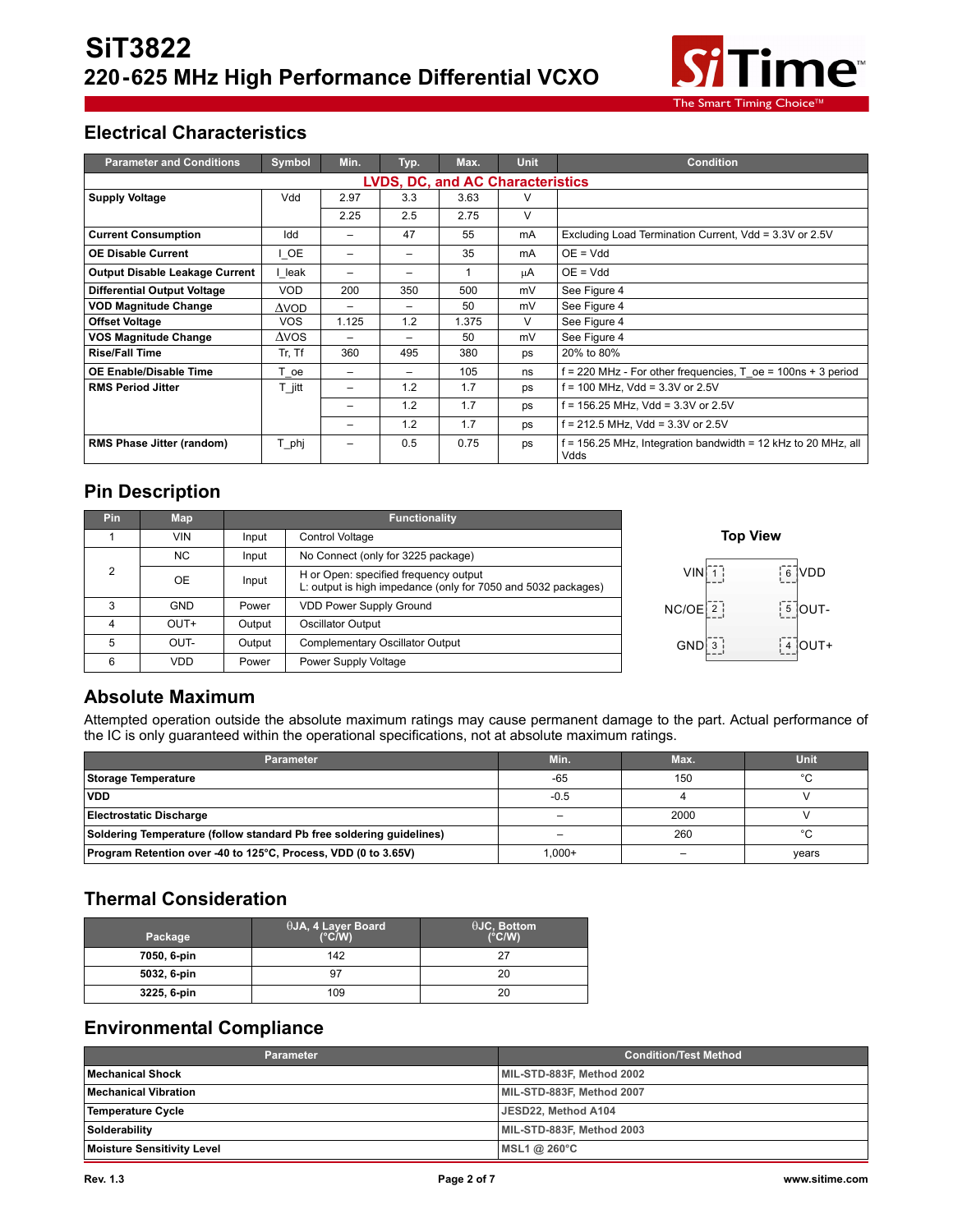

## **Termination Diagrams**

#### **LVPECL:**



**Figure 1. LVPECL Typical Termination**



**Figure 2. LVPECL AC Coupled Termination**



**Figure 3. LVPECL with Thevenin Typical Termination**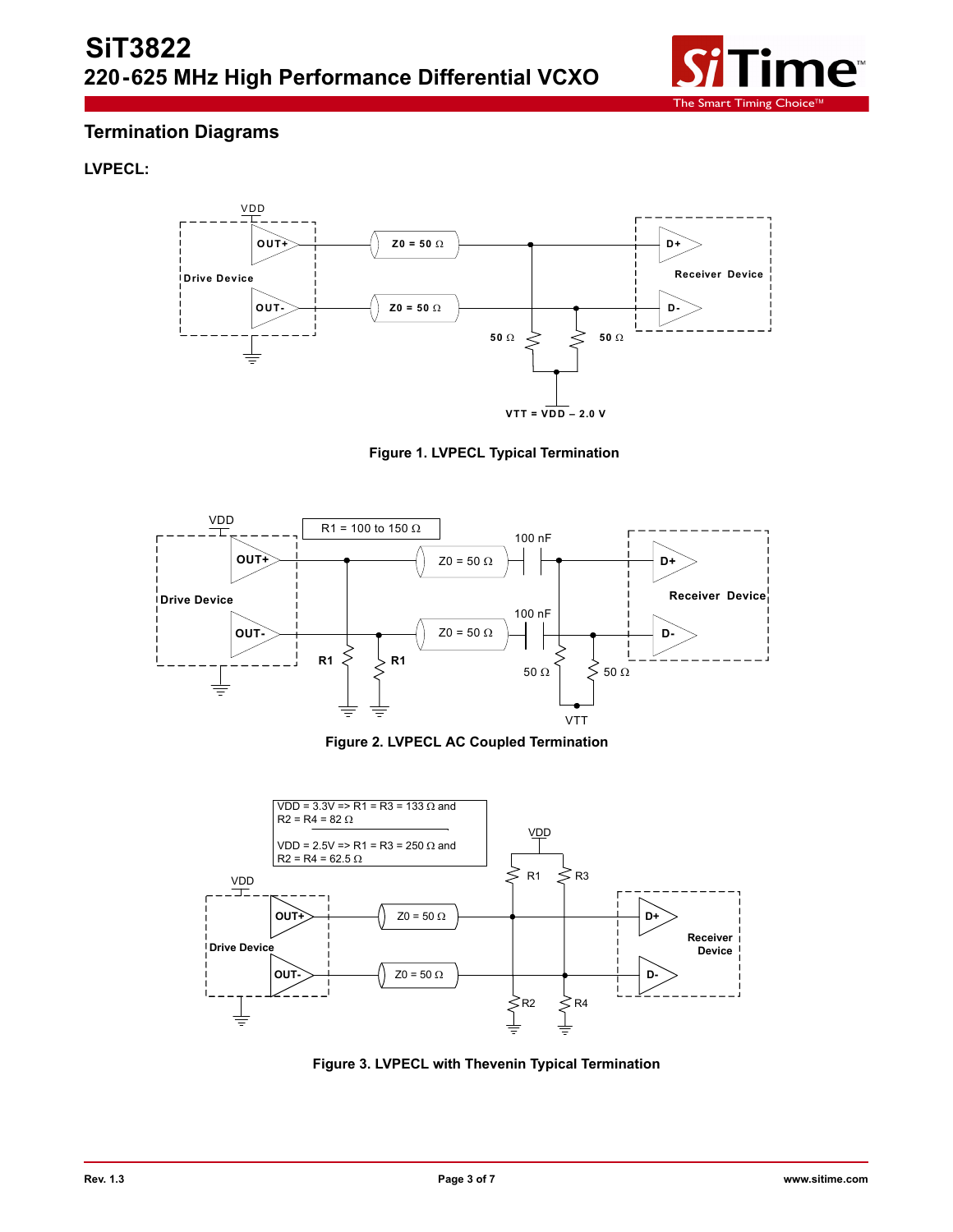

**LVDS:**



**Figure 4. LVDS Single Termination (Load Terminated)**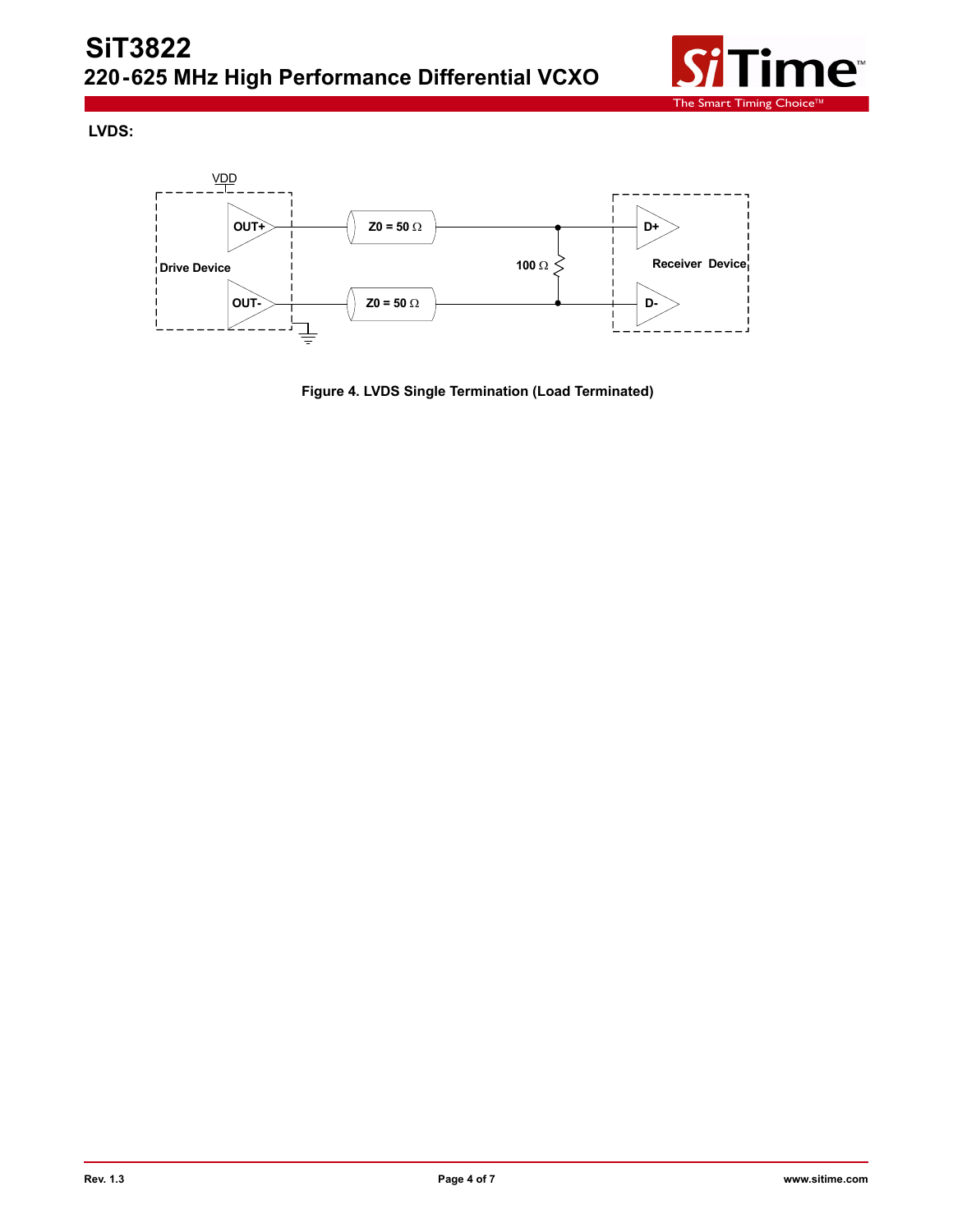

## **Dimensions and Patterns**



1. Top Marking: Y denotes manufacturing origin and XXXX denotes manufacturing lot number. The value of "Y" will depend on the assembly location of the device. 2. A capacitor of value 0.1  $\mu$ F between Vdd and GND is recommended.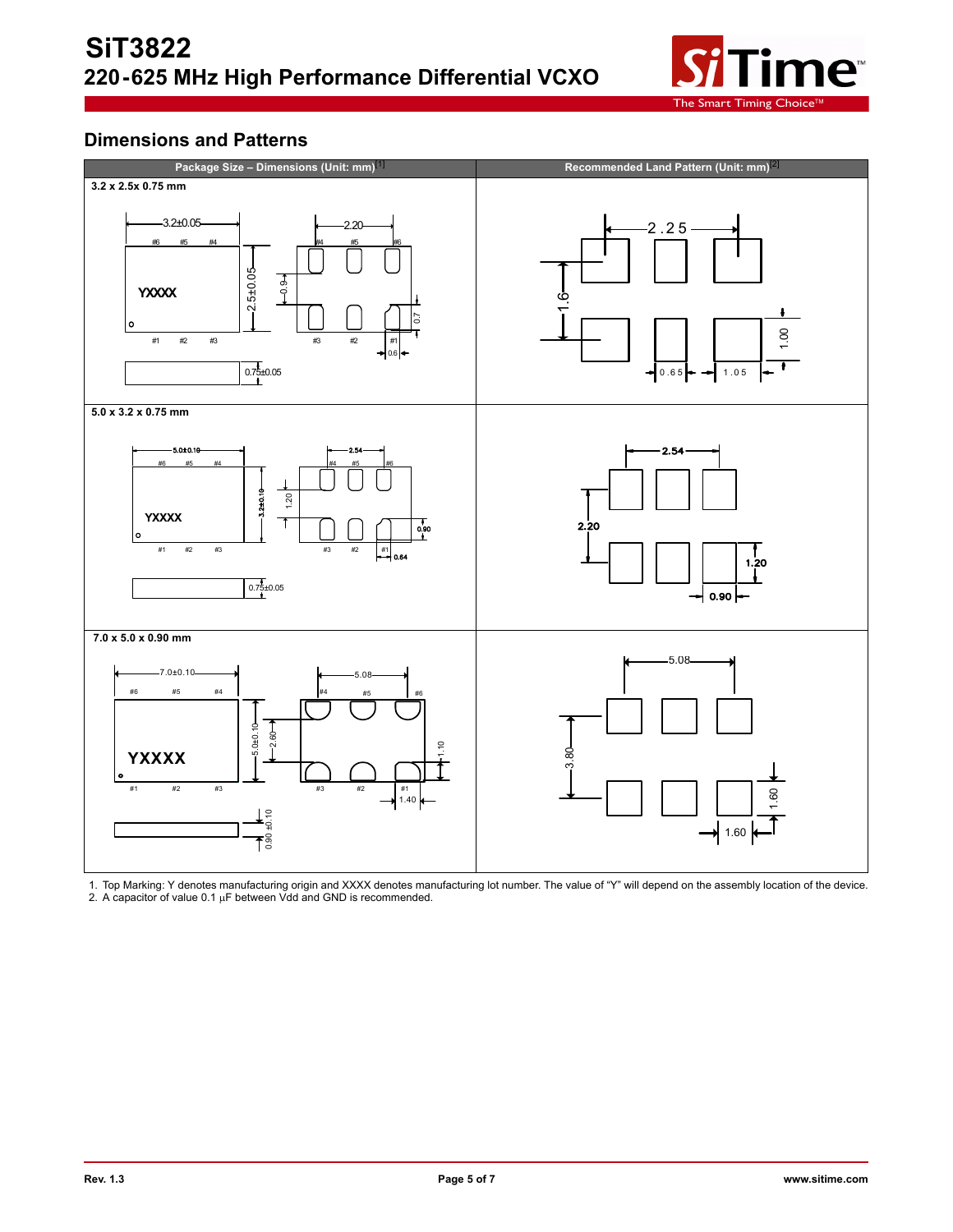

## **Ordering Information**



## **Frequencies Not Supported**

| Range 1: From 209.000001 MHz to 210.999999 MHz |
|------------------------------------------------|
| Range 2: From 251.000001 MHz to 263.999999 MHz |
| Range 3: From 314.000001 MHz to 422.999999 MHz |
| Range 4: From 502.000001 MHz to 527.999999 MHz |

## **APR Definition**

Absolute pull range (APR) = Nominal pull range (PR) - frequency stability (F\_stab) - Aging (F\_aging)

#### **APR Table**

|                           | <b>Frequency Stability</b> |           |        |  |  |  |
|---------------------------|----------------------------|-----------|--------|--|--|--|
| <b>Nominal Pull Range</b> | ±10                        | ±50       |        |  |  |  |
|                           |                            | APR (ppm) |        |  |  |  |
| ± 25                      | ±10                        |           |        |  |  |  |
| ± 50                      | ± 35                       | ±20       |        |  |  |  |
| ±100                      | ±85                        | ±70       | ±45    |  |  |  |
| ±150                      | ±135                       | ± 120     | ±95    |  |  |  |
| ±200                      | ±185                       | ± 170     | ± 145  |  |  |  |
| ± 400                     | ± 385                      | ± 370     | ± 345  |  |  |  |
| ± 800                     | ±785                       | ±770      | ±745   |  |  |  |
| ± 1600                    | ± 1585                     | ± 1570    | ± 1545 |  |  |  |

#### **Ordering Codes for Supported Tape & Reel Packing Method**

| <b>Device Size</b>          | 8 mm T&R<br>(3ku)        | 8 mm T&R<br>(1ku)        | 8 mm T&R<br>(250u) | <b>12 mm T&amp;R</b><br>(3ku) | <b>12 mm T&amp;R</b><br>(1ku) | <b>12 mm T&amp;R</b><br>(250u) | <b>16 mm T&amp;R</b><br>(3ku) | <b>16 mm T&amp;R</b><br>(1ku) | 16 mm T&R<br>(250u) |
|-----------------------------|--------------------------|--------------------------|--------------------|-------------------------------|-------------------------------|--------------------------------|-------------------------------|-------------------------------|---------------------|
| $7.0 \times 5.0 \text{ mm}$ | $\overline{\phantom{0}}$ | $\overline{\phantom{0}}$ |                    |                               |                               | $\overline{\phantom{m}}$       |                               |                               |                     |
| $5.0 \times 3.2$ mm         | -                        |                          |                    |                               |                               |                                |                               |                               |                     |
| $3.2 \times 2.5$ mm         |                          |                          |                    |                               |                               |                                |                               |                               |                     |